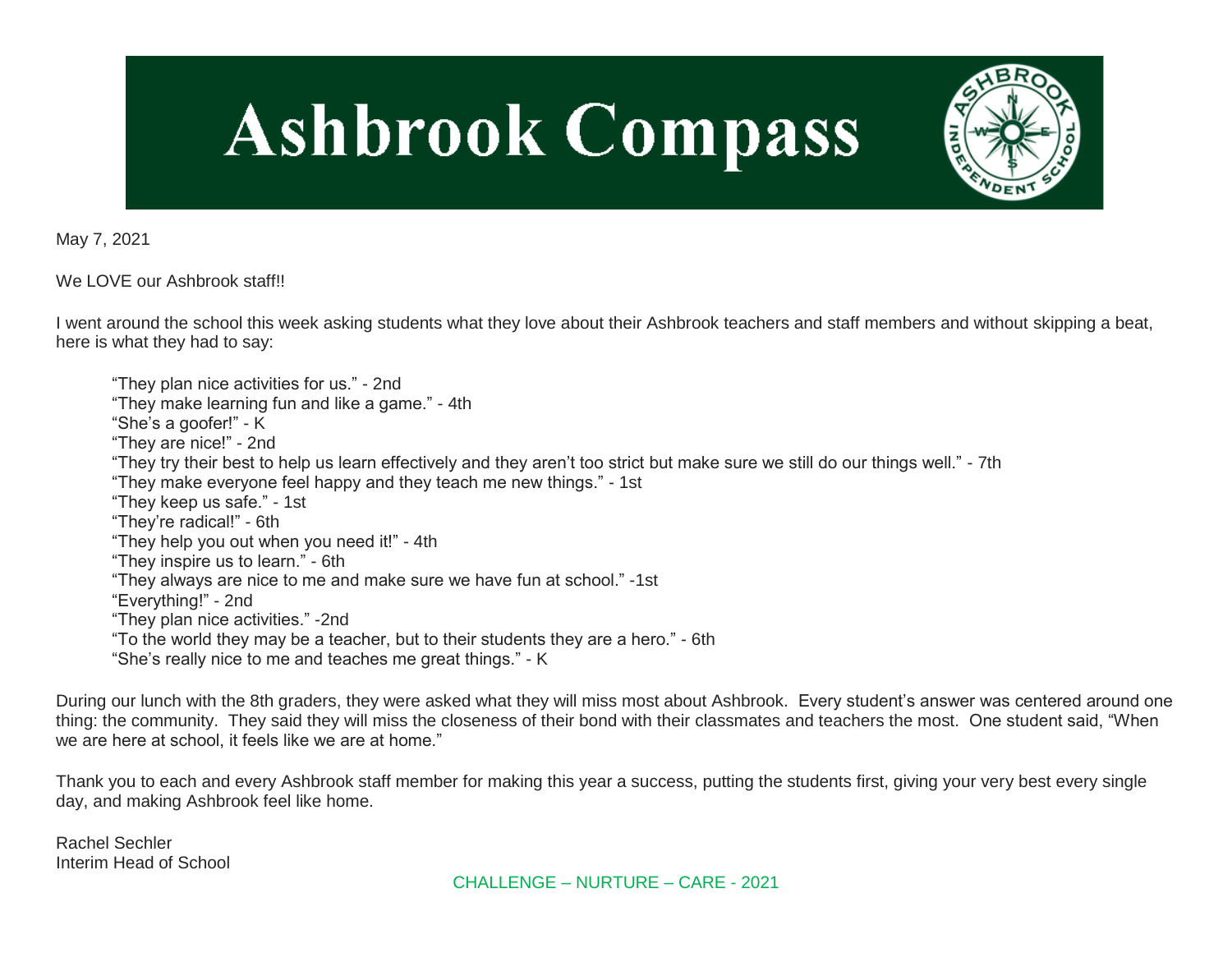### **Next Week:**

**May 13** -- Opportunity to Zoom with Dr. Chris Schoberl at 12 noon and 6 p.m. (see below for details) **May 14** -- Middle School 'A Week' schedule **May 14** -- Virtual Talent Show **May 14 and 16** -- Board of Trustees Annual Retreat

## **Upcoming Dates:**

**May 21** -- Middle School 'B Week' schedule **May 26** -- Celebration of the Arts **May 28** -- Teacher In-service; No School **May 31** -- Memorial Day; No School

Updated -- **[2020-21 School Year Event Calendar](http://link.mystudentsprogress.com/ls/click?upn=t3AI3kjK1Pyk9qPfHnOahelBVVSIlRAa3GeSLMbkINmgHr3guxrPuqfp-2Bh-2FJW4nCZ4g8Gi3XkGXC-2FKATZbsSvlLtGaxynoxi8rg7wuoRjJ9ogb5HbX999Eip-2FZE6wLdBt-2FZXHJBS6zquMLtzN9wyAf-2BwWQPV3rI3lDDknuQ1JHMBzJ8gUYT-2F7YzNEwZY9IsL01sHprQ-2FIDOi-2FxvxQxcWeu-2FLg4DWCvJZy51IrsH8vPbEbNYiaMe7OT-2BYVHBjA6If6Cy7Mms4taffQVXa23QhNsE07HaGgkiu3fqtaJkTJjujoF8geB-2B7yrFJlU-2Bh73cj7oh1KB0ZWcWlNyH4qILVtYy3xahPAyIDi-2FG8GbPIbbMnjHGsyDRcKhRBK01iIs0fWqLDocQrloAUZMJ2oyRRmomJiqxd8x5nm2tsxL6wpP0tqjz-2BRT10Y58FhIoH48TgPplUYhhzJvLEmRSNpyhz5VhooRDAGAW42Jwa7NEBpqdQd1pC7c9i74l-2B7qocqb4NFCx2zNQdMXBq7aPsdV1jBwFOcBoDfD-2BkMY9Q2-2Fz5TM9xC3hN5KM3lImdKPKAuQlU8z9DBnPQ6JHoZkYX6gdK1q2EDnTQzS1hFboCQrgWAPMKvnFvGQ91zsZ3YbPRZrtBTsE8nm0LFctt1l2hLHszorEeN2S9WwA5wgERaD7rVnB33cySZWT-2BioV-2FxoVNhOXSQ-2B9Ak4v5yJ76uEuEAAGsNS-2Bs-2B7xzZZxiJOoOrzyLh68-3DC6j-_1PndbFfBoQGSZbxwXHHEexw3B2F0fG-2BUmuXm6a-2BX-2Bzv5QdU-2BeLdmJk6wnDe96kQWHYBh-2FPW1LEsdhLJkEa2VNmYs0nwZ0PHzYpG7qaVolNcrGziWeT3V39NJYhHjxpapwymABEQYoTERdTi35qnVKEmyj4rUDrOHv7SqrYMKDqEqP62veQCwY8DDZobF6-2BOWtoD10Eklaw3AHYERAg6NVu5exs-2F-2BJbbCD8UgZ9nxC-2B7wgwjKkwftu0TqhACMnbFehuuQ01Ln1-2Fmv3esVYSCHP7hMwK59JnvtdM4iHxYyApjaK5Zf1NucBWlA3yc8eDZptXd94M2hDT8bEX6IkapvkqqFNEQ2rnzkeNn5eOlulNYQ2IAbMqC0UuOltyFsnj4gS3yG0ioSLULYWuWdi3jVD-2F4dXaf2RKBoQWfwUoc-2Fmmj4e8SSnBAEFPsrtW40xJv5)** New -- **[2021-22 School Year Event Calendar \(DRAFT\)](http://link.mystudentsprogress.com/ls/click?upn=t3AI3kjK1Pyk9qPfHnOahelBVVSIlRAa3GeSLMbkINmgHr3guxrPuqfp-2Bh-2FJW4nCZ4g8Gi3XkGXC-2FKATZbsSvlLtGaxynoxi8rg7wuoRjJ9ogb5HbX999Eip-2FZE6wLdBt-2FZXHJBS6zquMLtzN9wyAf-2BwWQPV3rI3lDDknuQ1JHMBzJ8gUYT-2F7YzNEwZY9IsL01sHprQ-2FIDOi-2FxvxQxcWetx3uPiVsOO-2BTqPctwW7ytf9RkxC1x3UjTIEBtRaqxRocHrr-2BmciBR4-2BJ-2F9FRK9RIbCVijz3zpNIIcd4PIsUMddSSVNBf6Erlmv-2BHBcLMpY-2BXATDQ1ruaOReFDZmWYSBv8U-2FG-2FKOr0yEkAwqSdMzdcQ3gq4Z79RZNOTZP4nGap5-2B4nzc4nIf29OyD3NhvJHQaLkc85sE-2FfYbPaGyyk6H2FOzJRYThJmT37US6LpTrGNlh9HxVTLYe1LpjcNTBXNJsSKlp-2BAa-2BVuGTdE8v33fTt9-2BgR-2BE9tSlDPzhNHxWPZ2RZ535aLRz3SoCCiPZR3EABfh4FMKDRC4z2q-2Bvjvbtim7SOD4kDD2r5XYSDBe4a3bcI5fNds6iRAQWmj3uDnwn3-2B3tKuGNT1JKaRpJXKTgGLzWZLAnNUo4fvdQC77H83vaK-2BM8PCeLuljt-2FRAsnx0cP-2FGdRouESOyMOB5ORkT-2BH-2Bkw4hRRiiTCpe61BsZqpA-2Bu5DG2_1PndbFfBoQGSZbxwXHHEexw3B2F0fG-2BUmuXm6a-2BX-2Bzv5QdU-2BeLdmJk6wnDe96kQWHYBh-2FPW1LEsdhLJkEa2VNrXPpgYu7jkmJ5GySsUZTPI2ycANISDOxqWepevxjH88NYn1jcTxgxzyJQnNkxxo-2BV2uDnTkTQjNGUcsg5vm8iHxDkGQbN2lDZSCUdQ9a29Cel46PuFLLSIiXjqvw0R53ao96mVRe5Bceu3j62EgbmVdrzt3TpLEhHQ4Shj-2F1tfdCSOA7BIdHPbeubVhL9aFbXhws7L6L8PFbNPLGNhrhvQGp5gT0QOHdX7MuLjlErv4UnFfrXRTHr61ZnHzvspYwlw-2BoMb9wudPWZfcNCcOgN-2FG6XWUElZKnH7MCm4GnRZ9GmrIke5ttiiWoJ3nhp9oP1hN-2FvGRNbvvo2H5LbXS6kYT5fFXAt9WQFoZcPoxfGmY)**

## **Quarantine Update from OHA and ODE**

Date: May 5, 2021

From: Colt Gill, Director of the Oregon Department of Education

RE: OHA Quarantine Duration Update

I'm writing to clarify new information about quarantine requirements for close contacts articulated by the Oregon Health Authority (OHA) on April 29.

In light of increasing cases, hospitalizations and variants of concern that are more transmissible, OHA is now requiring 14-day quarantine for all unvaccinated contacts in all settings, including schools. A 14-day quarantine is the lowest risk approach and helps reduce spread from asymptomatic people, which we know is a significant contributor in this pandemic. This change took place on April 29, when OHA updated the investigative guidelines (p. 12) and the quarantine guidelines to make 14-day quarantine mandatory (shorter quarantine is not permissible).

This requirement aligns with the CDC, which "continues to endorse quarantine for 14 days and recognizes that any quarantine shorter than 14 days balances reduced burden against a small possibility of spreading the virus."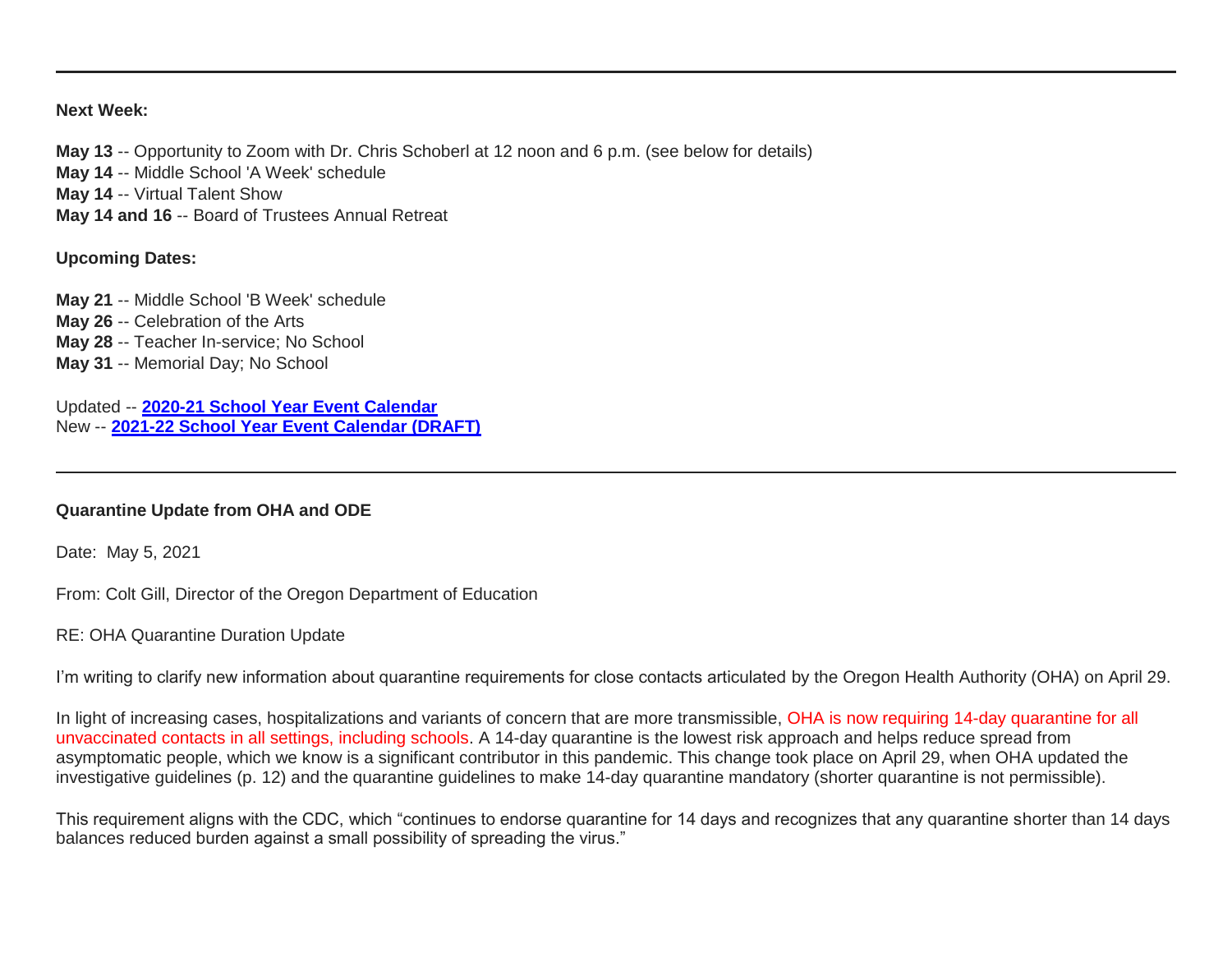What this means for local public health authorities (LPHAs) and school districts is that they cannot opt into a quarantine duration shorter than 14days.

**[Benton County Health letter on new quarantine guidelines](http://link.mystudentsprogress.com/ls/click?upn=n7jYKe39nC4PrVAw2BzaOolgU5XUleaJ61qfvNJxTW3uoi8RFzNYUfSc1qXdqajA34djZWrxIBJBxzp2whbybvqIYp3dDOkCDgKesziBdCmJxF5NngxFxvMMAdTbFCdRKiI4cc8tUA2p4os7SvUPNkg6-2BE2il1DO-2BwbuHNdwyaY-3DeDhb_1PndbFfBoQGSZbxwXHHEexw3B2F0fG-2BUmuXm6a-2BX-2Bzv5QdU-2BeLdmJk6wnDe96kQWHYBh-2FPW1LEsdhLJkEa2VNugG7zPT10552XRy9oruceIFQf-2Fmf-2Fyzr3PkNi-2Fhdao0Z9z-2FnIqihFjng4cpWo9DENiQ8C7hYmErIVeiTxM-2FpI0Rabr7Oj4tBRc71PWwAW8BtGHVGQgPZv4WVyaCYqJBIwbjpeSMvdD-2Bu-2F3p-2FXqFKjmJdU-2FbXc8RDvMe5jOKRFIGsBVTsYTpWOuB1r-2FEPs8mSajR7TaLFfiHJpwWceM31gOGVOG4sLYDc-2BEiUX1yhciTPJTe5OscTbCCAKaGXNljP0zBzgmgW2x8bQe4v2mt8br5iM9-2B1IKjXiNobezIlUE-2FGLg1MusTJYb98MyCWNRQv7vOGN8-2BTBTU4RsopgWL2q5lOIYWT5A-2B9GOgyzNw9mq-2B) [Benton County Health Quarantine Visual Quick Guide](http://link.mystudentsprogress.com/ls/click?upn=n7jYKe39nC4PrVAw2BzaOolgU5XUleaJ61qfvNJxTW3uoi8RFzNYUfSc1qXdqajA34djZWrxIBJBxzp2whbybvqIYp3dDOkCDgKesziBdCnLKj4X5fOWo0F-2F461LFbAyuG12qu3CEEWEbpyBe394-2BW2dRByhI8M5oSui1imxmOc-3Dxf-3_1PndbFfBoQGSZbxwXHHEexw3B2F0fG-2BUmuXm6a-2BX-2Bzv5QdU-2BeLdmJk6wnDe96kQWHYBh-2FPW1LEsdhLJkEa2VNiGnlbE2-2BfpABIga5fUWHSUs997ImWaMIpErOVc2s0W9hYnlM-2FsJkbhqlQ0hA7HcN0GhusuRbgEMnqEbLM-2BjOB9tNteDuNbbH-2BFIy4EEeJH4T26PxreuC96Zc1d7gVEyOkIUAn054LnoAkbz7OnFz-2Bfov3X-2BXdDSPUHLJi6-2FLKvHg0HvqQLe43TkzTMVa2kD0W3GgKnijIE27brQrxCmmAVXk0D6Bm3UY5-2FoVQvJy1D18icRwYfmmmqbHAM4EmS7r-2FOYBhse56-2B6JFV9InIYExEGtB6gx6HPbVlNfAugvvLvM8Qea97a0fUS4yXkrHVtO92lbHIIJ3Pd2ka3nYadjE2vuepaIpXlPEg4x7B-2FrXkm)**

**Thank you to the PTO and all of our parents for an amazing Staff Appreciation Week! We feel spoiled!!**



# **Enrollment Update**

We will provide regular updates to our school community regarding student enrollment numbers for the 2021-2022 school year. If you have not already started the enrollment process for your student, their spot is no longer reserved. Based on that, here is the availability for each grade given our plan to implement the new distancing guidance next year:

| Grade              | <b>PS</b>  | <b>PKK</b> |    |   | 1st 2nd 3rd |    | 4th | 5th | 6th | 7th | 8th |
|--------------------|------------|------------|----|---|-------------|----|-----|-----|-----|-----|-----|
| Spots<br>available | <b>A</b> * | $4*$       | l9 | 8 |             | 14 | 6   | טי  |     |     | 18  |

\*Waiting list will determine separation of classes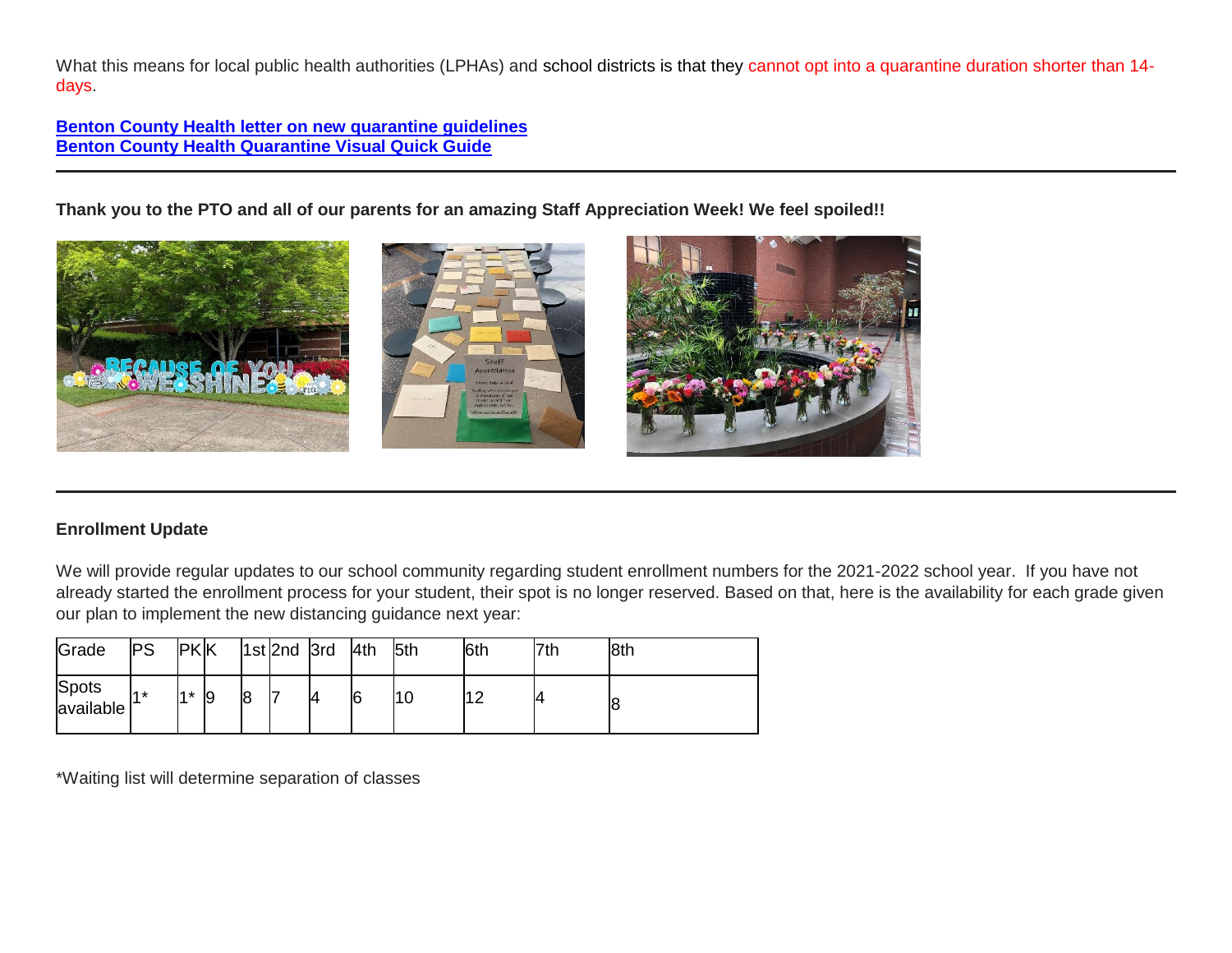## **2021-22 Enrollment Links**:

**[Family Handbook](http://link.mystudentsprogress.com/ls/click?upn=n7jYKe39nC4PrVAw2BzaOolgU5XUleaJ61qfvNJxTW3uoi8RFzNYUfSc1qXdqajA34djZWrxIBJBxzp2whbybvqIYp3dDOkCDgKesziBdCm1u7J5UB6bwQicng-2BhFj8j9ZZ0Lb7IyRpSLLhbS8X-2BNE-2FsFTu5auQ5tTHoLi9o48o-3DKtD2_1PndbFfBoQGSZbxwXHHEexw3B2F0fG-2BUmuXm6a-2BX-2Bzv5QdU-2BeLdmJk6wnDe96kQWHYBh-2FPW1LEsdhLJkEa2VNhJvyvhE-2Br7agUEyi5yImZbILdw7DlxrB6U2CE8WxB4OrGhbrwa8W3qXygH6pc-2BC-2FiqX-2BlggdFnnbD4PlZ5hOdFOlTxR57or3cUw-2BOE96Ax4JQN-2Bs-2Fv1AwuWhafjcij37yyYdu8HrjIbgf2X79o5T7wC4kEHRzKLJ8cbN3IviPgv4G1aoRvICDoxaMK9RLHdeapNM6fe9DqpDWFDLp4KXyDO7rr-2FLC72cgWrceHiTxiyrvy4GLb0dvle6qoyCoPeEkpv2YU-2Bsyo-2BKtIAsSEVGKjE9KT5LOMdC6qoEPpXN2S9VRQgG10EF77NOtB7mfTGa-2B4N-2Fzn9MxTSZ7GDkneYZPc9YQzRPOZWqSm4XqHlpY26) [Enrollment Contract](http://link.mystudentsprogress.com/ls/click?upn=VTTLfIwNu5QFy05N-2BXKA7MM5XZ-2FaPNghD0e589AKGRWdKrXyK6-2Bm8bb1I1DfT5Io0Hv1qAH8mdM37znR5vOcFGB7DIQx2jp4xdjBwuqeZxT1Pjkge-2BjWLaV97kHLeMz5TQtiyRq8-2FrZ-2FtIkmMJcnCvTSbyF8-2BEnMtFIKrlq0nbyYLhMWqtk6N17cNuWkmBCi2eg-2FDcyJo-2FZoHU6aac7YTMbLoqiYM-2Bpq5ghj-2BCMqt1Q-3Dcx7S_1PndbFfBoQGSZbxwXHHEexw3B2F0fG-2BUmuXm6a-2BX-2Bzv5QdU-2BeLdmJk6wnDe96kQWHYBh-2FPW1LEsdhLJkEa2VNlXBSzXX858-2FV7ihECnlLs0g77cceaWoouYQhapkSOrl-2BkNjNnqOFomsBjsLYilOpglewGl9vBsMIS-2F0UDPWx-2F-2FVcOYA5T00LXMtkXjDyamr3aGEKKrD1PvRQKQNXLV8w-2Bwu5b6ciS8-2F1jN0PQxaSqdJBTCbA-2FcG4pIZlxuuXc5NQMAdPxAeaIqSBEPr77HO-2B4vvzPbaWASi8-2F7kNSaqGkF9ooTTB8qi21Z65oAuys3H63zPFvO7Uvc5HNEOJlJc-2F53KH9Nif8aFuQZWHGk1RoIJFxhEpEZ1-2BO7p1IKq38f7Cn3Nb2brog2cxTUj0S0zBIP8LEeKi1W90Mvf4ljv2qrndmlhsj0I0WLQO0ar7pVk) [Payment Plans](http://link.mystudentsprogress.com/ls/click?upn=n7jYKe39nC4PrVAw2BzaOolgU5XUleaJ61qfvNJxTW3uoi8RFzNYUfSc1qXdqajA34djZWrxIBJBxzp2whbybvqIYp3dDOkCDgKesziBdClkeFpPmgMGrgcxNe5TC96odu91tl93IdUb7rzqL2LYFkOwDdym2keCOp3gkw-2Fos5E-3DfJ6a_1PndbFfBoQGSZbxwXHHEexw3B2F0fG-2BUmuXm6a-2BX-2Bzv5QdU-2BeLdmJk6wnDe96kQWHYBh-2FPW1LEsdhLJkEa2VNvT2EXIaWDHKw1w-2BLugJaAwVDkWOckiGanwAMwtz8CjW8y65kb0XDvmmc20OHgFn5jT6bFCLtFc1B6lfJmmvscNSiZ3hM8FFXGO0oJl2paIlI-2BhXlPJ509I4ZC9Crq1m0XrBmr2r4rUKEyabd3w-2FaTXXBl9m0SuuvQlyVNtGGgAkFGaRYlk2plJVa9oRzLu-2B8BVLX1ua-2F4WzwlIWsJHWU5aQxucatyjCZCvNIcp3zlSK-2F1lClaoE5hsS3Bjj73Be5VlBTx5n9yinfh4wjSB3L5PD2V1REATEmanraEdeolezpRjdZKF2lJ9D5EEkixZbdPQT1g-2FkaovwkvGgudcmmYAQZZsw8dZdy7QwkMwXAiww)**

### **Deadlines**:

6/15 - Early bird discount for lump sum tuition payments due 6/30 - Lump sum tuition payments due

8/2 - 10-month payment plan begins

If you have questions regarding tuition payments, payment plans, tuition insurance, or financial aid please contact Elaine Pettigrew

## **Invitation to Zoom with Dr. Chris Schoberl**

As Dr. Schoberl prepares for his first Ashbrook Board Retreat, he wants to give everyone in the community another opportunity to visit with him and share your thoughts on Ashbrook.

Day: Thursday, May 13 Time: 12 noon and 6 p.m.

## **2021 Talent Show -- LAST DAY to Submit!**

It's almost time for our Virtual Talent Show! If you are interested in being featured in the May 14th virtual talent show, email your video submissions TODAY to Mrs. Coon. The video will be available via Google Drive for one week.

# **Staffing Update**

We have interviews scheduled next week for the School Secretary and IT Specialist positions. We are screening applicants for the Music Teacher position and hope to start interviewing candidates for that position the week of May 17.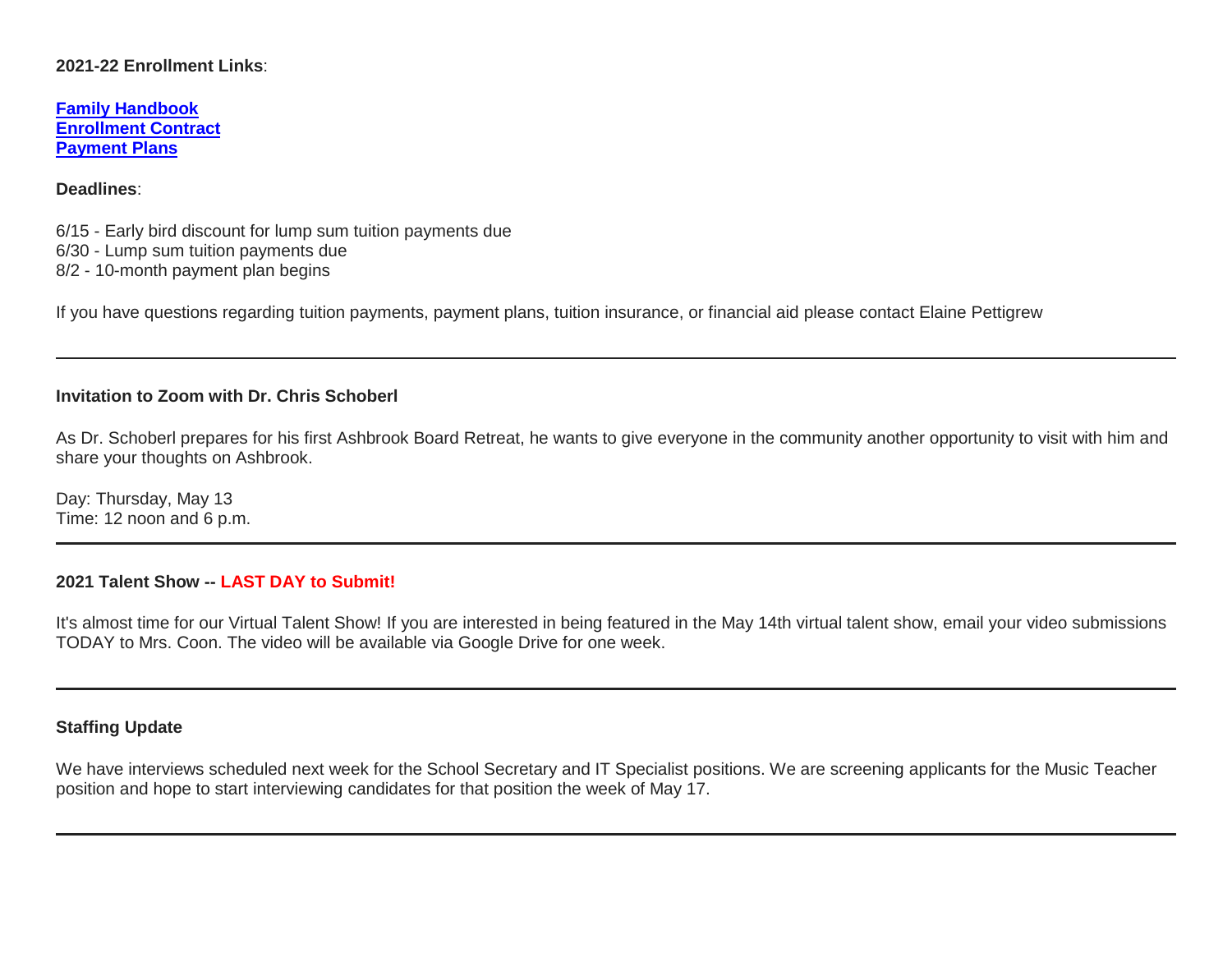# **Warmer Weather dress code reminder**

As the weather warms up, we want to remind everyone (and clarify a few items) about the Friday Free Dress Day Requirements

- All clothing should be modest, good condition, fit properly, and free of unsafe accessories.
- No holes in shorts/pants
- No bare midriffs
- Shorts/skirts should be knee to mid-thigh length.
- Underwear should not be visible
- Clothing should be neat, clean, and appropriate to the program of the day
- Clothing in varying colors made of denim and sport materials are allowed.
- Hats or hoods may not be worn inside the building
- Closed-toe shoes or sandals must be securely fastened around the foot
- All clothing must be opaque. Any clothing that is see-through must be covered by a piece of clothing that adheres to the rest of the dress code.

Also, please keep in mind that students may have sunscreen in their backpack or cubby but they must be able to apply the sunscreen themselves. No spray sunscreens please! Hats and sunglasses are encouraged for outside wear only.

# **Summer Writing Workshop**

Ashbrook is offering a Summer Writer's Workshop for students rising into grades 5 through 9. This opportunity is designed for students interested in reinforcing expository writing skills acquired during a year of distance learning, reducing the impact of summer loss, and entering the next grade "writing-ready." **Students are invited to take any or all of the 4 weeks offered**; the units run July 19-August 13, meeting 5 days a week, 8:30am to 12:30pm. Spots are available on a first come, first served basis and are open to Ashbrook and non-Ashbrook students.

For more information, click **[HERE](http://link.mystudentsprogress.com/ls/click?upn=n7jYKe39nC4PrVAw2BzaOolgU5XUleaJ61qfvNJxTW3uoi8RFzNYUfSc1qXdqajA34djZWrxIBJBxzp2whbybvqIYp3dDOkCDgKesziBdCmUFK611Dwx09bu-2FHGeGjMdYMdlKOkEJljN4aGLHb-2FYq2T0mejVJ9zz4sJVp9uFP1r-2FqIIxALPi9YeUjY-2FEHo0ApQ-C_1PndbFfBoQGSZbxwXHHEexw3B2F0fG-2BUmuXm6a-2BX-2Bzv5QdU-2BeLdmJk6wnDe96kQWHYBh-2FPW1LEsdhLJkEa2VNtzsWDOvfoD6IxToWjPlUUOYwZY80A7mqvgZhKcHqxweAjUQnYIKhiLYyO8zs9msEaVvc9dyKw9dQ4AkmpGwDtesr3-2FeJKeLBl-2F30KBGMLSK6XyMFNzx5hvnZGLqMTUn18x0uEw5yY7Ei63NWSKhn4-2F6QCXKtZSngSrNLsPguWH6RZKPWUZUn4ejqDPmgX8yzHDqR9Vqb4rAJpSCFltNfXp4qXOWbTaWkttQLzSRYEOJ3o9FE8KE7gGdBYqx5pN5o4PiUkOd2PJPL8psK7PrPV83MkE9lvyb-2BJjyUgBOFwc5T75PZfRdmjOFAsGoW4jNnMcmTD5je4SA3ZX8Pn-2BlEt2Sw5fvIkgYTxjVsBnmZJhJ)** for the full information flyer or complete the registration form **[HERE](http://link.mystudentsprogress.com/ls/click?upn=qkro44VJaETWQ07zA-2B-2FiE0363Dmsi-2F5FxyhrW5Y7wr4-3Dsn7__1PndbFfBoQGSZbxwXHHEexw3B2F0fG-2BUmuXm6a-2BX-2Bzv5QdU-2BeLdmJk6wnDe96kQWHYBh-2FPW1LEsdhLJkEa2VNu98qPFbAEKr-2FLchXpvrBWiYQpVpkN1KMqm-2BBC9patV0i5lVkD5E67ld7oKHMnA7qHrfOOWfr-2B-2BJUeDmkhUSke0-2B7386PR5d7bUbzenNiA79gguSxEvFHjS0GICTVw79aKVa-2F6z8YFte7JNVJRDhb-2B8AuSbvBA6HXDj1RMge0VKUbDFhRRvkCSX7vj-2FXdC6rPpUMkrdnioDivYzjQMe7zO6s-2FBT1qXJMvC3CKqX39E28AdZBNUuHGM7idAJVb1rDm6TGLDubZcHKqHutvUqUhHckkG3mQ6Pe2cygdQZlw9xQAGlBCdYQJIWTHmnEa6Mo-2B-2B5r8pzbKxzCuhogLLOM0nCOXME9swOgGTPvGGHwDvJ2)**.

# **Parent Advisory Committees**

Please use **[THIS FORM](http://link.mystudentsprogress.com/ls/click?upn=VpBe6Z9t6RkEC4qAoQCeri-2FFFh7llDqKppeMq4GAyjRWQxckQw26M-2Bv6Io9sYjjz4z-2FsFat4W1gTrNdlaCA-2Bndeh09PVfGi5cnvsKjjo4-2FiBko-2FuvDSeRzeHuMiowAeTH-2FrUjIO6vJRMhpVYJdhm-2FQ-3D-3DJ9N6_1PndbFfBoQGSZbxwXHHEexw3B2F0fG-2BUmuXm6a-2BX-2Bzv5QdU-2BeLdmJk6wnDe96kQWHYBh-2FPW1LEsdhLJkEa2VNmaC-2BcmKYpFeoeOTOzQpJ8x2Z9WWl8oFQ4-2FjMK4L5y78isRqROEn2LvohXk3Ly5JoLiVF-2BuBcRgmzStPpXwkg7FJPxoVEy-2FAmGEIpnbgR5mD8y9pGOFf7KvMXJQ2f1wmTLLI42uEvUNmrQTYGk2KDTfKIisVOGUVA-2FEVW4eKQG5IGbb9OuaBC-2BVV4SzGP9YUwHu9DYxnI25-2FMUr-2FE94T7IPtroYEuE9l2RzyM7Ptv3kw50PydK7dOQ6UtW-2BbF6ZOY3TFBCtmz20IfOf2JXgQ-2Bp2imNTdV2tmZQide6lm24ew9BjjC-2Fn3Rc80RrMZ-2FekzAEveGb-2F2-2FKbTbx3YUIgJyL-2BD8FX5dsoY68D1-2BM3KG4FM)** to indicate your interest in a spot \*on one\* of the advisory committees. We will strive to assemble a diverse group of people who know our school well and who provide PS-8 representation.

HEAD'S ADVISORY COMMITTEE: Convened by Dr. Schoberl and meeting once monthly for a term of one year. The goal of the HAC is to provide the Senior Leadership Team, through the Head of School, with an additional perspective on the tactical or day-to-day operations of Ashbrook. Serving on the HAC counts for Ashbrook volunteer time.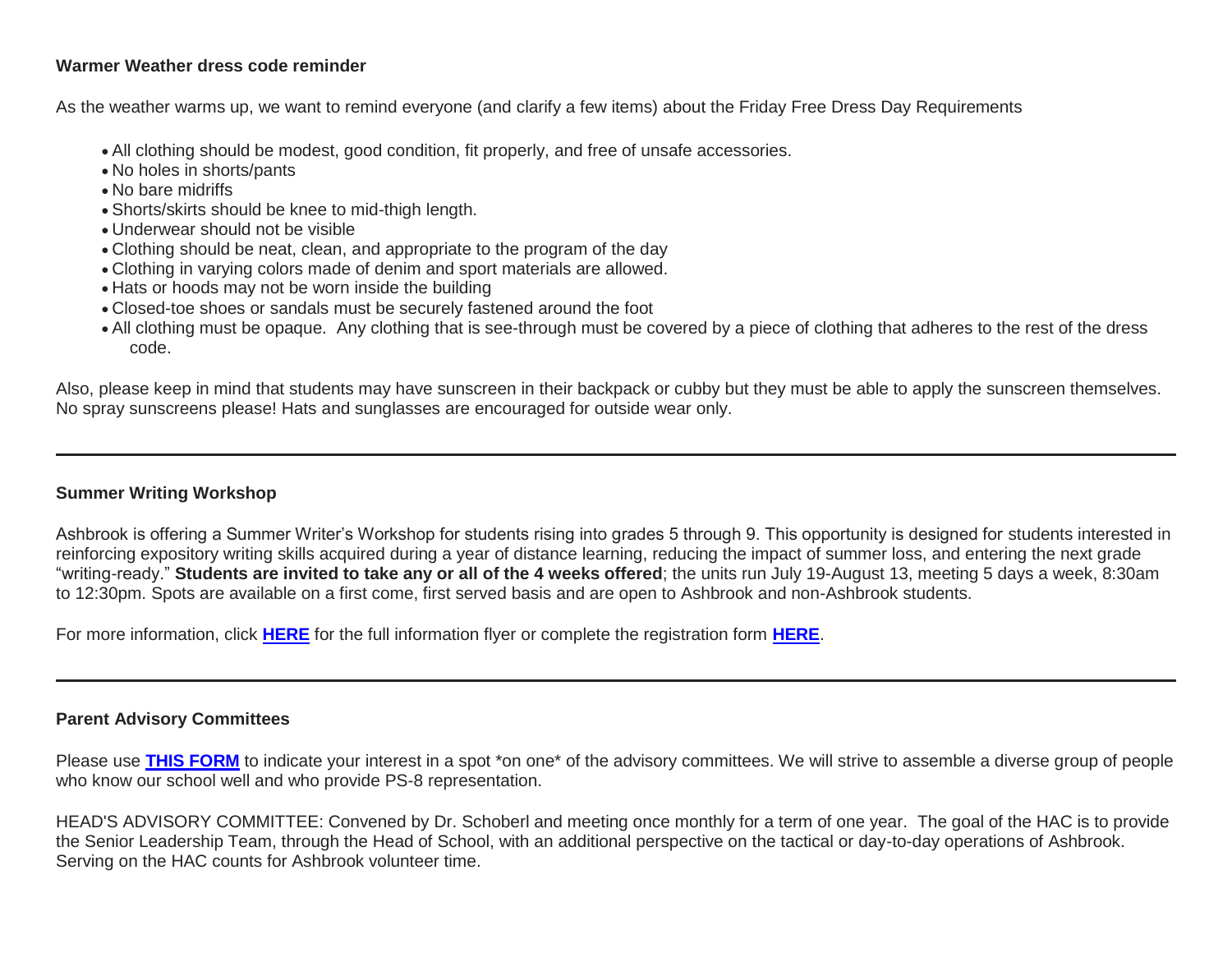BOARD ADVISORY COMMITTEE: Convened by Tze-Yiu Yong and meeting once monthly for a term of one year. The goal of the BAC is to provide the Board, through the Board Chair, with an additional perspective on various strategic aspects of Ashbrook. Serving on the BAC counts for Ashbrook volunteer time.

## **The Summer Camp Program -- Weeks 3 and 4 are waitlist only!**

Half of the available spots are already reserved for the Ashbrook Summer Camp Program! We're offering 8 weeks of camps, 5 days a week 8:30 am to 3:30 pm. The program is tailored to current PS through 3rd grade students. Priority will be given to current Ashbrook students, but if space is available we will open spots to non-Ashbrook students who meet our qualifications for attendance in the program.

Click **[HERE](http://link.mystudentsprogress.com/ls/click?upn=t3AI3kjK1Pyk9qPfHnOahelBVVSIlRAa3GeSLMbkINmgHr3guxrPuqfp-2Bh-2FJW4nCZ4g8Gi3XkGXC-2FKATZbsSvhrxaTFtSTNIV4-2FY0SUg6NApZH-2FIKmhysQTLqHxyCyT7GTZpHu-2BuACCAyY06Ls5aWLxqNgmDGLAZbdIWXExSq-2FIVRxGyGZ4dmIKxSPyEv1rUei3FQ4q-2B5S6BSEropyVuQO1WVI3muZpxNbLBGO0oDfGkfyA-2Fiy6dcDgE7N83acXGwBGmgyJpkqd6GJ-2FPIV66rVepqFKcP6fr4FvTuKxkRGBKddIMIWgLdw1KE-2FTnaF8hfzxFdJmNFAuCn6oNstqW-2BNnatpcz1YZh-2BKuieJ-2BOM5iu8d3ny3hUCShHVV4ybMhpAo1R4SQP-2FJMiKxETJkyv0JT7RIigIlAT4UVJRZQ-2Be7WlLqqLEfXuHu3gAwMJ0o0IKOanTAaeEMa7HVQD7YJ6AUoQtY4RJqlBfmK2um3wru6jr36Zbd2IaiK0dEYULarf4nNfyk-2FoYsvhlkqBW2lsbSVj8IjRqMKyH5UJv6hEgvJBmfTTm3BBdpm8cvngxg1UCxqBOpJJyvjwYonf8v3J6Q40AnLJ-2FzK4vlWXEpPId1S1lzKzwNS70-2Bo5aSPt6fcs81bXd4n-2FsnKzNpwXY0JT66YOKmcY66FQNykvy-2F4YPMO-2FD-2B3ZL9xEVU3r-2By5ZCZ3OPoeWFrn5Rz8Gjt81PLtlPXfaYOeBRhMp-2FWi32tLTDC3xW85UQOmPYZkkaO8IgyvGGuP7fdp2T9o9kYBzrj7T0C2V787ddfSclg1kZ2-2Bnqk68e-2FC5d7dbFOAXweV4zrxNtTo2KdMVhyMQnT8YmGs3stULv39KpiIzHjBwTllcGOz2-2F7XlYvLI9iM0LsRsyOrPDVrdIuaJwbeKFDDGfY7Gaqya59IbPJq9JjRXLkmzHNOEPhjZu8Dprsata-2BBlJ0FbnREPtQF03cq-2FuLdnkMZrCHyT77DOtsSnz7nwJnU1OUlCTzPg6dJPK0JiknZC8uaqUQBhXUoE0fQyWu5eN1fM3BQMNknpiM9-2FDhfn-2BKoAu-2F3uzhjNujLuYeS4-2FaRatu3sLm-2BHJR1C86HZN1wtTX-2B9g5gABcy2QoJcO8MLnk7MH4MkQHPk-2Fg5jG6dGTsb4-2Br79UIQNA-2F0lPVwpHrxBtahoSYrxUQJ4Cps69lyNdR04c5o9vDL6q7uMstyF3jc4he-2F-2FwcXx-2B4qVKZaSc7Z8Rznjkl1qwPaCmk6kKaImH-2FstDcme51-2BO6Gmuw6GQPUuPt90JpceaZcNQomOeCw-2F18Ds8E6w-2BVRUBicGi4Fu-2B-2FvQDHw78aKU4dgtmflUO2lKWKA2pNvgD6PYrDiJfi0lhPPQdk8DOeg-2FF5xzQeyZZKcQGN3eogu09bEzlK-2BYBY0bct7evjUfD1uVKQnqawPmH37pjiQLGmdtMCrBjXRFypUSANu2eaRpcSlyXr3LrOFJs1eQMuiq0i6S1MYdTRFFr46y8hL4VBnYK-2B4X38Pl6xwSHVsiIWuH-2B0AqFeAcGs2vTOzycslfxo2xPJcA-2FerPNXQXmwCVAGqv2fc00rTAniXcL-2F-2BTOdgJk3w2zbwAjuPaFTRwkjj8-2B3-2F-2B2eWGFWwU6yo1eMyA7Qrqfdbr1Bw0n-2FN3nLZRmyqV3qZ9Dg5YVHMfBi5dQUHboAU-2F-2Bpz85zPdREN7u7mCcNHcb3P56DfrK-2FyyOr-2Bx-2B2e-2BLKSbyjh2icueGcwmf6ACbXNDTN7JsbqcgZLG7I95QcgCSNxSDUZk1-2BxCtMbjB-2BFMTaScV-2FTuDmtaVY5-2BbS-2Bz64JZFvO5q23CarDqDqRNBT4XabzI69Dg63hOwnbbi0PcutWryYVINNThTBee3u2IZ)** to view the Summer Program information sheet that includes the themes for each week and a link to RSVP so you can save a spot for your student.

## **Robin Ippoliti Scholarship Essay Contest -- Only 2 weeks left to apply**

Current 5th – 7th Grade Students are invited to apply for the Robin Ippoliti Scholarship Essay Contest. Entries are being accepted now through May 21, 2021. The winner will be awarded \$1000 towards Ashbrook tuition for the 2021-2022 academic year. Announcement of the scholarship recipient will be made by June 4, 2021. For more information or to apply, click **[HERE](http://link.mystudentsprogress.com/ls/click?upn=n7jYKe39nC4PrVAw2BzaOolgU5XUleaJ61qfvNJxTW3uoi8RFzNYUfSc1qXdqajA34djZWrxIBJBxzp2whbybvqIYp3dDOkCDgKesziBdCm4vxrxtSyhTU-2B8Rh9HZS-2BS5IMHHIzx0sn18PUtFUUTVPqp3FsOnoJzvrzjdAS5C3-2FTs7zNk1iEy7Qnln8-2F5XvAMYBm_1PndbFfBoQGSZbxwXHHEexw3B2F0fG-2BUmuXm6a-2BX-2Bzv5QdU-2BeLdmJk6wnDe96kQWHYBh-2FPW1LEsdhLJkEa2VNg-2BiHtSxcKQUs1HOwwEemaxW7HocCnApLLxchDKxo1oRUkhLpRR6xOPec5SVQufv8jD1vXUGJZOAYscmKGkogdD7Kux90GqHxQBFO9TPMAUDySI-2F1ORy-2BsVRyYdYQJCobSJ8SpudyEE6-2BiZCAHvAD9IHeYvbDRgc-2FygIPU-2F-2BSsoBRsH6iQUQybFSXXvtAUNY1qdCVXUFtlXaMXZ0S3nZy-2FYuot9kijE1Md3D46OsIcxttdfBwXjmxfNZIXwYOw4u1isY2sjYMNZhAz38zVBTBlg6ITI1gPIGjbbyor-2B7QJgyCqLQ-2F4SjB4ubgqHHJeDN-2BBOoyAIz7-2FHPzQSD-2FkNIQE2D-2BYS1WSEhu5MbOEKpQqFa)**.

## **Recommend Ashbrook and Receive \$100 as a Thank You**

Recommendations are the #1 reason other families come to Ashbrook. If you refer a family to Ashbrook and they go through the Admissions process, we will give you a \$100 credit toward your tuition or a \$100 gift card to your favorite store as a thank you for helping reinforce our enrollment efforts!

## **Please Drop-off Items Outside**

We are still limiting traffic inside the building as much as possible, so please drop off items for teachers or students on the white table outside the front doors. Thank you!